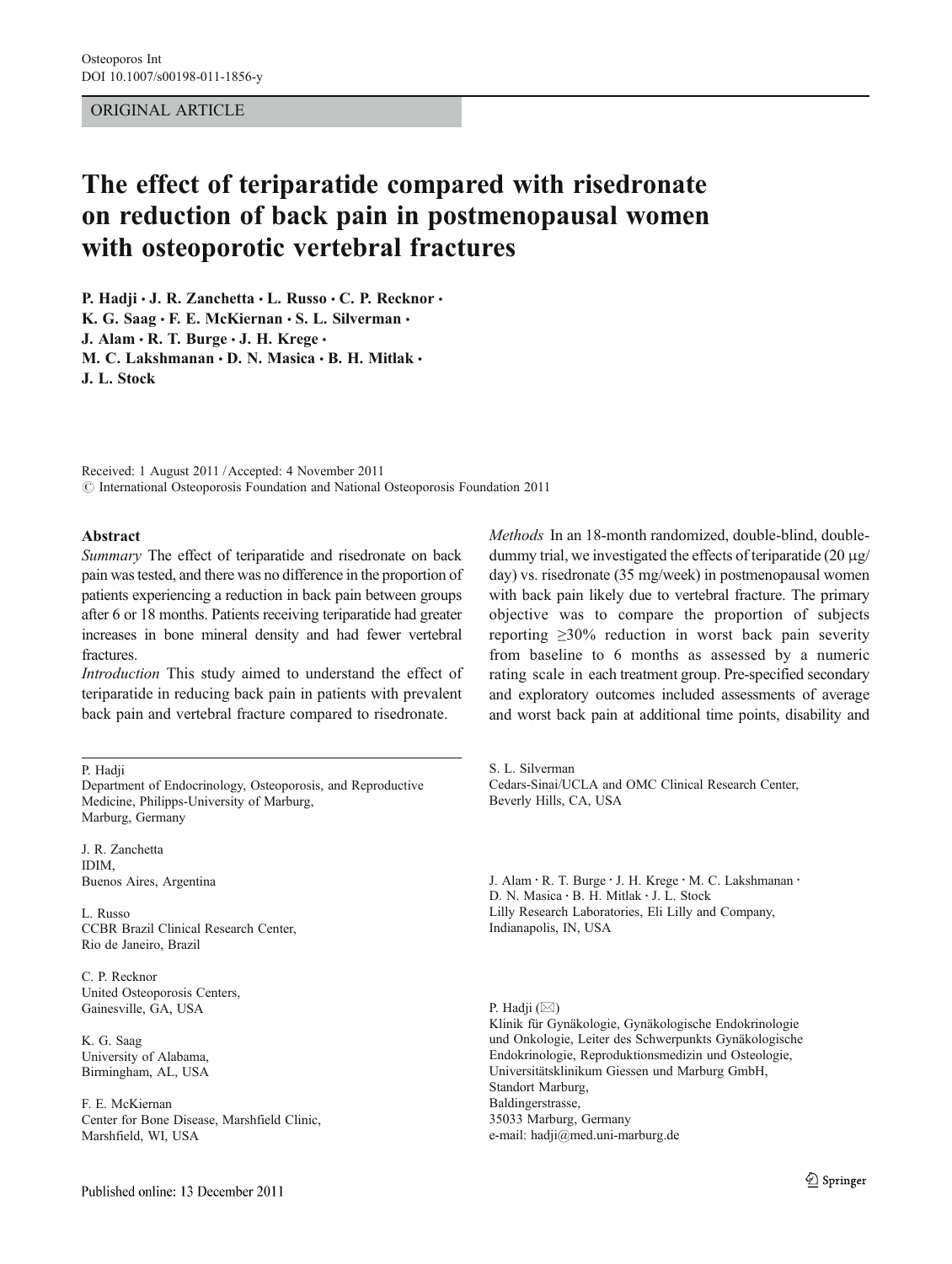quality of life, bone mineral density, incidence of fractures, and safety.

## Results At 6 months, 59% of teriparatide and 57% of risedronate patients reported ≥30% reduction in worst back pain and there were no differences between groups in the proportion of patients experiencing reduction in worst or average back pain at any time point, disability, or quality of life. There was a greater increase from baseline in bone mineral density at the lumbar spine  $(p=0.001)$  and femoral neck  $(p=0.02)$  with teriparatide compared to risedronate and a lower incidence of vertebral fractures at 18 months (4% teriparatide and 9% risedronate;  $p=0.01$ ). Vertebral fractures were less severe ( $p=0.04$ ) in the teriparatide group. There was no difference in the overall incidence of adverse events.

Conclusions Although there were no differences in back pain-related endpoints, patients receiving teriparatide had greater skeletal benefit than those receiving risedronate.

Keywords Back pain . Bisphosphonate . Osteoporosis. Teriparatide . Vertebral fracture

#### Introduction

Osteoporosis is a worldwide disease associated with decreased bone strength and quality and an increased risk for fracture. Vertebral fracture, the most common type of osteoporotic fracture, may result in acute back pain, which often resolves, or chronic back pain [\[1](#page-8-0)–[6](#page-8-0)]. The disability and chronic back pain associated with vertebral fractures ultimately contribute to functional limitations and a decreased quality of life in these patients. Treatments for back pain include analgesics and invasive surgeries, but these do not treat the underlying condition. Osteoporosis medications improve bone strength and prevent new fractures, but whether these treatments may also be effective for treating chronic back pain caused by vertebral fractures is not clear.

Teriparatide is an anabolic therapy for osteoporosis which increases bone formation, improves bone quality, and reduces the risk of vertebral and nonvertebral fractures [\[7](#page-8-0)]. In two separate prospective non-controlled clinical trials [\[6](#page-8-0), [8](#page-8-0)], patients treated with teriparatide with prevalent vertebral fractures and preexisting back pain at baseline had significant reductions in back pain after 6 months of teriparatide treatment and this effect was sustained through 24 months of treatment [[8\]](#page-8-0) or 18 months of treatment and 18 months of follow-up [[9\]](#page-8-0). In this active-controlled phase 3 trial, we tested the hypothesis that in postmenopausal women with back pain thought to be due to vertebral fracture, teriparatide treatment will result in a greater reduction of back pain than treatment with the bisphosphonate risedronate.

#### **Methods**

#### Study design and patients

This was an 18-month, randomized, parallel, double-blind, double-dummy, active-controlled trial comparing the effects of teriparatide (Forteo®, Eli Lilly and Co.) to risedronate (Actonel®, Warner Chilcott and Sanofi-aventis) in women with chronic back pain associated with osteoporotic vertebral fractures. The primary objective was to compare the efficacy of these two drugs based on the proportion of women who reported ≥30% reduction in the severity of back pain as assessed by an 11-point numeric rating scale (0=no pain; 10=severe pain) from baseline to 6 months of therapy [[10\]](#page-8-0).

Women ≥45 years of age and at least 2 years postmenopausal were eligible if they had a history of back pain for  $\geq$ 2 months before screening that was likely, in the opinion of the investigator, to be caused by osteoporotic vertebral fracture, despite conservative analgesic treatment; a baseline mean pain score of at least 4.0 on the numeric rating scale during the week before randomization; lumbar spine, femoral neck, or total hip bone mineral density (BMD) T-score of  $\leq$ -2; and a minimum of one moderate vertebral fracture. Exclusion criteria included diseases affecting bone metabolism other than osteoporosis; elevated serum calcium values, abnormal serum thyroid-stimulating hormone, parathyroid hormone, or 25-hydroxyvitamin D levels; imminent need for kyphoplasty or vertebroplasty; and evidence of significant pathology related to back pain which would make the interpretation of the back pain related to an osteoporotic vertebral fracture difficult, based on investigator assessment. Investigators were trained by two of the coauthors (FEM and JHK) prior to participation in the study on the characteristics of vertebral fracture pain and how to distinguish such pain from other sources based on onset, location, intensity, change with position, and physical findings. Prior osteoporosis therapy other than parathyroid hormone (PTH), teriparatide, other PTH analogues, strontium, or fluoride was allowed and was stopped after written consent was obtained.

Subjects were randomly assigned to receive daily teriparatide 20 μg subcutaneous (SQ) injections plus placebo tablet orally once weekly or daily placebo SQ injections plus risedronate 35 mg orally once weekly. A placebo control arm was considered unethical in a population at high risk for fracture. Risedronate is an approved treatment for osteoporosis, and there is no conclusive evidence it has an effect on back pain. Women received approximately 1,000 mg/day elemental calcium and 800 IU/day vitamin D supplements at screening and throughout the study. Conservative concomitant analgesics were allowed.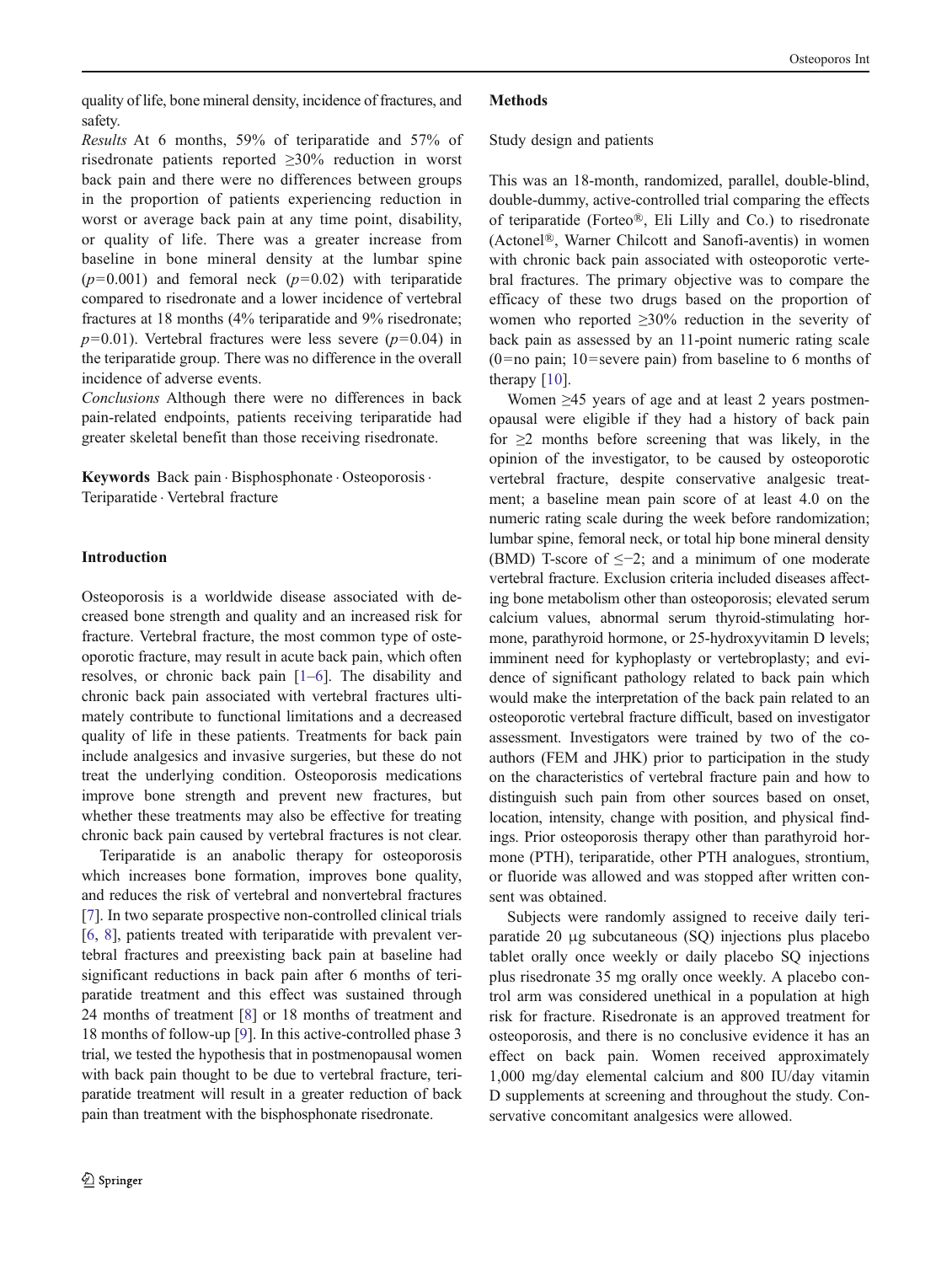The study protocol was approved by the investigational review board at each study center. All patients provided written informed consent. The study was designed jointly by representatives of the sponsor and the investigators. Data were collected and analyzed by the sponsor. The primary data were reviewed by the investigators. All authors contributed to the interpretation and vouch for the accuracy and completeness of the data. Authors from the sponsor and the principal investigator wrote the first draft of the manuscript with medical writing support paid for by the sponsor. The manuscript was reviewed and approved by all authors.

#### Endpoints

Back pain severity was assessed using the numeric rating scale to rate the worst and average back pain experienced in the preceding 24 h, completed daily in a diary by subjects during the week prior to each scheduled study visit at baseline, 1, 2, 3, 4, 5, 6, 9, 12, 15, and 18 months. The primary endpoint was the proportion of patients experiencing ≥30% reduction in worst back pain at 6 months. A 30% reduction in pain is considered a clinically meaningful change [[10](#page-8-0)–[12\]](#page-8-0). Pre-specified secondary objectives included comparisons between treatment groups on the proportion of patients experiencing  $\geq 30\%$ reduction in average back pain at 6 months and  $\geq 30\%$ reduction of worst and average back pain at 12 and 18 months and mean change in disability as assessed by the Roland Disability Questionnaire and mean change in quality of life as assessed by Quality of Life Questionaire of the European Foundation for Osteoporosis [\[13](#page-8-0), [14\]](#page-8-0). Exploratory endpoints included incidence and severity of new and new or worsening vertebral fractures from baseline to 6 and 18 months with spine radiographs assessed by a central reader (BioClinica; Newton, PA) blinded to treatment assignment using semiquantitative analysis [\[15](#page-8-0)]; osteoporotic nonvertebral fractures assessed by the investigator; and change in BMD measured from locally read dual X-ray absorptiometry (DXA) during the 6 months prior to enrollment to 18 months. Investigators were trained prior to participation in the study on X-ray and DXA techniques. A minimum of two evaluable vertebrae were required for lateral spine DXA measurements. Measurements made on Hologic (Hologic Inc., Bedford, MA) or GE Lunar (GE Medical Systems, Waukesha, WI) equipment were standardized based on accepted conversion formulas [\[15](#page-8-0), [16\]](#page-8-0). Additional exploratory endpoints included subgroup analyses for the primary 6-month endpoint; assessments of the severity of reported back pain after this primary endpoint; Timed Loaded Standing Test, a measure of combined trunk and arm endurance [\[17](#page-8-0)]; days of disability and bed rest due to back pain [[1\]](#page-8-0); and concomitant analgesic use measured

using both a four-point scale and the Medication Quantification Scale (MQS) [[18\]](#page-8-0).

Data on adverse events (AEs) occurring or worsening after administration of the first dose of a study drug were collected throughout the study. AEs were coded with the use of the Medical Dictionary for Regulatory Activities, version 9.1. Chemistries were monitored and all serum calcium measurements were drawn at least 12 h after administration of study drug. Height was measured without shoes and no specific measuring device was required.

#### Statistical analysis

The study had a power of approximately 90% to detect a statistically significant difference between groups in the primary endpoint with a significance level of 0.05, assuming a 39% response rate in the teriparatide group based on data from an uncontrolled observational study [\[8](#page-8-0), [19](#page-8-0)], 25% reduction in the risedronate group due to placebo effect or unknown effects of risedronate, 10% discontinuation rate at 2 months and 15% at 6 months, and 5% of patients without a baseline vertebral fracture. Analyses were conducted on data from patients who received at least one dose of study drug. All tests were conducted at a two-sided alpha level of 0.05. Baseline measurements were observations made at or before the randomization visit. Subjects who discontinued before 18 months and had a minimum of one post-randomization observation had their last-observation-carried-forward added to the 6-month or 18-month endpoint analyses. Visit-wise analyses were performed using mixed-effect model repeated measure model.

Treatment group comparisons for the proportion of subjects with pain reduction were analyzed using Pearson's chi-squared test. Kaplan–Meier survival curves for the time-to-first occurrence of a ≥30% back pain reduction between baseline and 18 months were compared using the log-rank test and Wilcoxon test.

The treatment group comparison for mean change from baseline to the 18-month endpoint in BMD, total score for disability and quality of life, time of the Timed Loaded Standing Test, and days of disability and days of bed rest due to back pain were analyzed using an analysis of covariance model including only patients with baseline and endpoint measurements. Comparison of concomitant analgesic use was analyzed using Fisher's exact test including only patients with baseline and endpoint measurements. Comparisons for AEs and fracture endpoints were analyzed using Fisher's exact test including all patients receiving at least one dose of study drug.

The study had a data lock at 12 months for analysis of the 6-month primary endpoint and a final data lock at 18 months.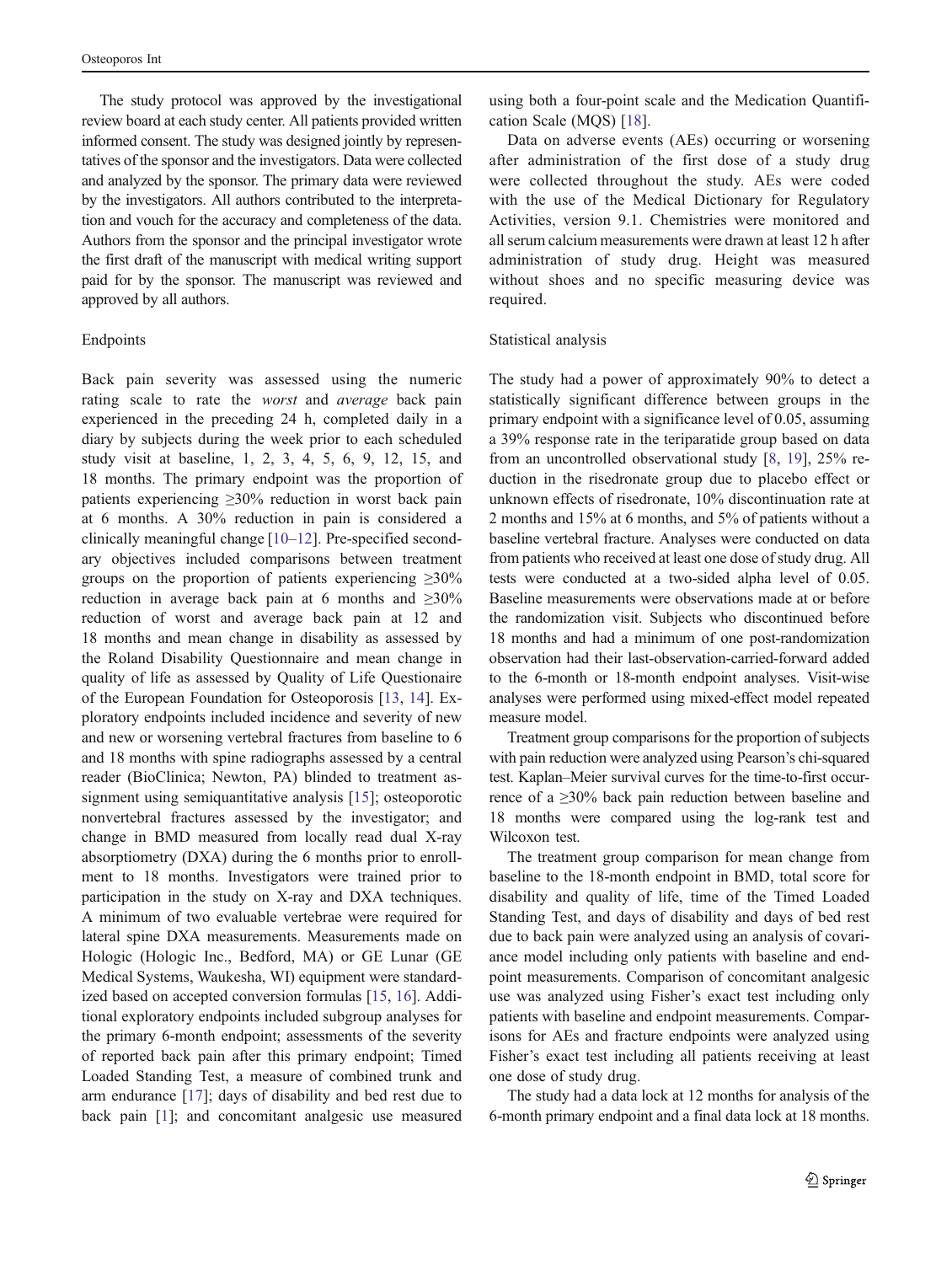After the 12-month data lock, the investigators were only given high-level conclusions without specifics, and the study remained blinded until completion.

### Results

#### Study participants

Figure [1](#page-4-0) summarizes the patient flow through the study. A total of 1,611 women were screened, 712 underwent randomization and 710 began treatment (360 received teriparatide; 350 received risedronate) at 78 clinical sites in 12 countries. At 18 months, 182 (25.6%) subjects had discontinued and 54 (7.6%) of these subjects discontinued due to an AE, with no significant differences between treatment groups. Baseline characteristics were similar between the treatment groups, with the exception of a small but statistically significant difference in height and femoral neck BMD (Table [1\)](#page-5-0). Bisphosphonates were the most commonly used prior to osteoporosis therapy. At baseline, the median duration of back pain was 242 and 208 days for the risedronate and teriparatide groups, respectively. Subjects rated their worst and average back pain as  $6.9 \pm 1.6$  and  $5.4 \pm 1.9$ , respectively, on the 11-point scale. Approximately two thirds of the subjects had two or more vertebral fractures, and approximately 85% of these fractures had a severity rating of moderate to severe.

#### Back pain and related endpoints

There were no significant differences between treatment groups at 6, 12, or 18 months in the proportion of subjects with a  $\geq 30\%$  reduction in worst or average back pain severity response rates (Table [2](#page-6-0)). There were no treatment group differences in the Kaplan–Meier survival curves for time-to-first  $\geq$ 30% reduction in back pain (worst,  $p=0.45$ ; average,  $p=0.35$ ). There were also no differences in disability score, quality of life, analgesic use (both fourpoint and MQS scales), Timed Loaded Standing Test, days of disability due to back pain, and days of bed rest due to back pain. There were 182 patients who had back pain of ≤6 months duration, and in these patients, there was no difference in the reduction of worst back pain at 6 months  $(p=0.97)$ .

Between 6 and 12 months, significantly more patients in the risedronate group compared with the teriparatide group reported a worsening (increase  $\geq$ 1 unit on the numeric rating scale) of worst back pain  $(p=0.04)$ . Between 6 and 18 months, significantly more patients in the risedronate group compared to the teriparatide group reported a worsening of average back pain  $(p=0.04;$  Table [2](#page-6-0)).

Bone density and fractures

At 18 months, patients in the teriparatide group had a greater mean  $\pm$  SE increase in BMD at the lumbar spine (7.8 $\pm$ 0.5%) vs.  $2.63 \pm 0.5\%$ ,  $p < 0.001$ ) and at the femoral neck  $(2.11 \pm$ 0.4% vs.  $0.77 \pm 0.4$ %,  $p=0.02$ ). Increases at the total hip in the teriparitide and risedronate groups, respectively, were  $2.05\pm0.4\%$  $2.05\pm0.4\%$  vs.  $0.83\pm0.5\%$ ,  $p=0.054$  (Fig. 2).

In the teriparatide group, there were significantly fewer subjects with  $\geq 1$  new radiographic vertebral fractures  $(p=0.01)$  or  $\geq 1$  new or worsening vertebral fractures (p< 0.05; Table [3](#page-7-0)) at 18 months. Among patients with new vertebral fractures, subjects treated with teriparatide had overall less severe new fractures compared to risedronate  $(p=0.04,$  Table [3](#page-7-0)). Subjects in the teriparatide group had significantly less height loss compared to the risedronate group (0.44 cm vs. 0.70 cm,  $p<0.05$ ) at 18 months. There was no difference between groups in the incidence of nonvertebral fractures (Table [3\)](#page-7-0). There were 16 subjects with at least one new vertebral fracture after 6 months documented by spinal radiograph at 18 months: one subject in the teriparatide group for whom worst and average back pain did not worsen and 15 subjects in the risedronate group for whom worst back pain worsened in eight and the average back pain worsened in ten at 18 months.

#### Safety

There were no statistically significant differences between groups in the overall incidence of serious AEs (SAEs), treatment emergent AEs (TEAEs), or AEs leading to discontinuation (Table [4](#page-7-0)). The only individual SAEs with an incidence significantly different were cardiac, respiratory, thoracic, and mediastinal disorders, all more frequent in the risedronate group. There were nine deaths in the study (four in the teriparatide group and five in the risedronate group, Table [4\)](#page-7-0), and none of the deaths were considered to be related to the study drug, the device, or the protocol procedures.

For non-serious AEs, subjects in the teriparatide group had significantly greater numbers of TEAEs for skin injuries not elsewhere classified (NEC), hypokalemia, muscle-related signs and symptoms NEC, and muscle spasms. All events of hypokalemia were not serious, and no subjects discontinued because of these events. Scheduled laboratory results for potassium were comparable between the two treatment arms. Subjects in the risedronate group had significantly greater numbers of TEAEs compared to teriparatide for dental and periodontal infections and inflammations, vomiting, spinal fractures and dislocations, respiratory, thoracic, and mediastinal disorders, and muscular weakness.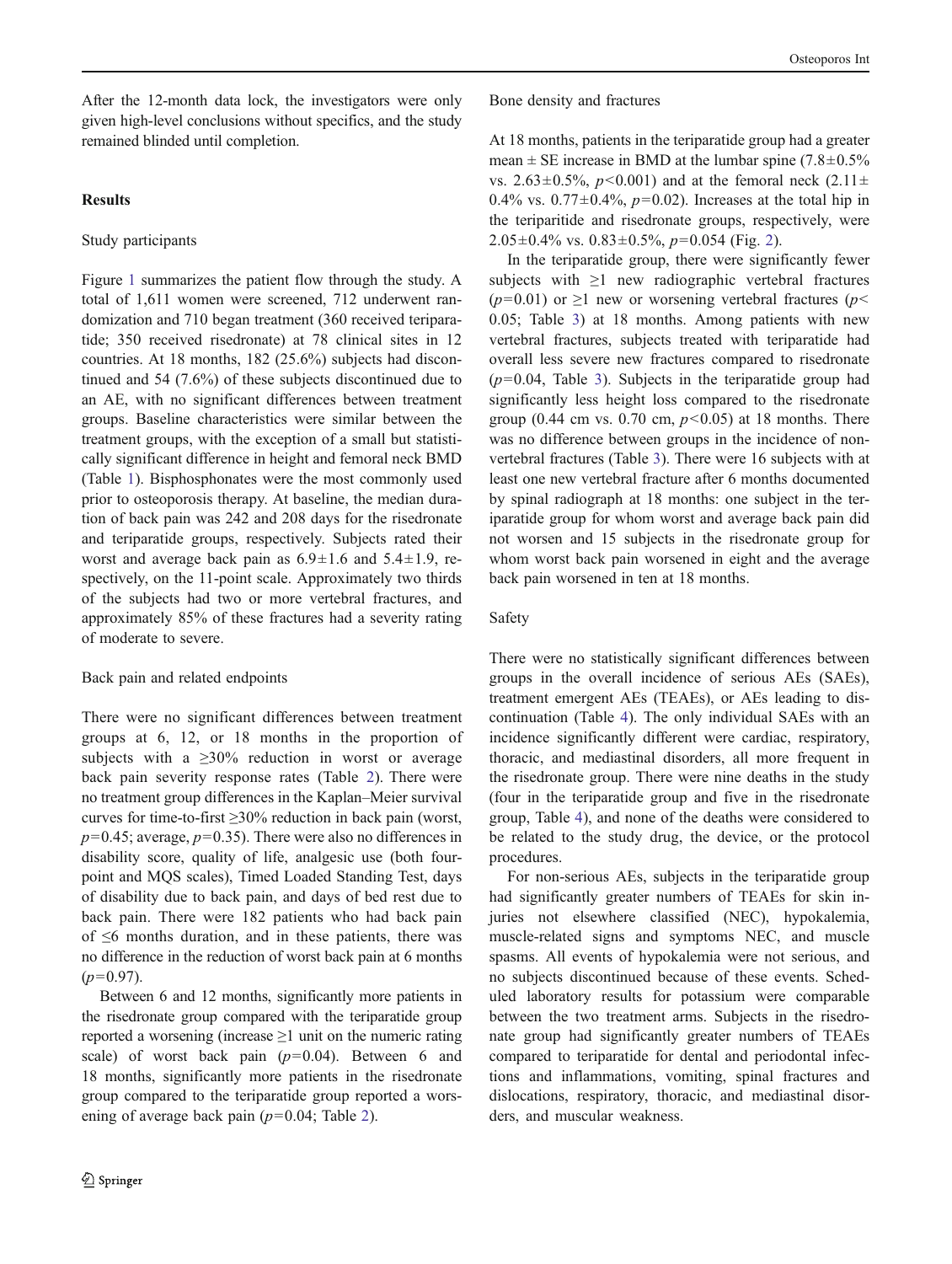<span id="page-4-0"></span>

Fig. 1 Patient flow through the study

The number of subjects with hypercalcemia [any postbaseline serum calcium >11.0 mg/dL (2.76 mmol/L)] was significantly greater in the teriparatide group (3.6% vs. 0.6%,  $p=0.007$ ). There was a small decrease in mean serum magnesium levels from baseline to endpoint in the teriparatide group compared to the risedronate group. There was no significant increase in the TEAE of hypomagnesemia (teriparatide 2, risedronate 0).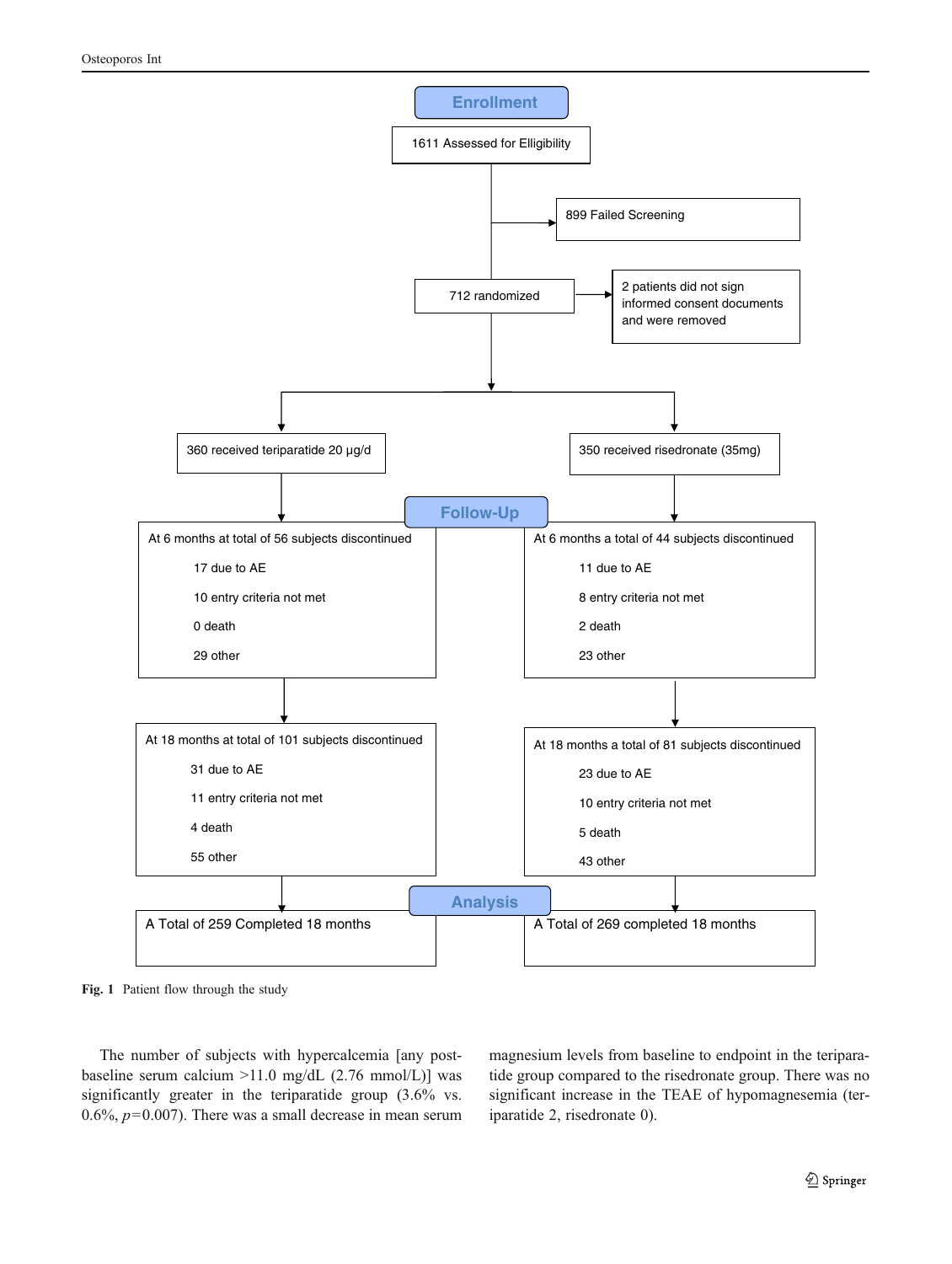<span id="page-5-0"></span>

| <b>Table 1</b> Baseline demographics |
|--------------------------------------|
| and characteristics                  |

| <b>Table 1</b> Baseline demographics<br>and characteristics              |                                                                               | Risedronate 35 mg/week<br>$(N=350)$ | Teriparatide 20 µg/day<br>$(N=360)$ |
|--------------------------------------------------------------------------|-------------------------------------------------------------------------------|-------------------------------------|-------------------------------------|
|                                                                          | Age, years (mean $\pm$ SD)                                                    | $71.6 \pm 8.1$                      | $70.5 \pm 8.8$                      |
|                                                                          | Origin, no. $(\%)$                                                            |                                     |                                     |
|                                                                          | Caucasian                                                                     | 286 (81.7)                          | 285 (79.2)                          |
|                                                                          | East Asian                                                                    | 0(0.0)                              | 3(0.8)                              |
| No. of patients $=$ number of                                            | Hispanic                                                                      | 61(17.4)                            | 67 (18.6)                           |
| intent to treat (ITT) subjects in                                        | Native American                                                               |                                     |                                     |
| each treatment group for whom                                            |                                                                               | 0(0.0)                              | 3(0.8)                              |
| data were available; origin was                                          | African descent                                                               | 3(0.9)                              | 2(0.6)                              |
| self-reported                                                            | Height, cm (mean $\pm$ SD)                                                    | $153.6 \pm 7.9$                     | $154.8 \pm 7.4*$                    |
| *p value of $\leq$ 0.05 between                                          | Body mass index (mean $\pm$ SD) <sup>a</sup>                                  | $26.4 \pm 4.9$                      | $26.3 \pm 5.0$                      |
| treatment groups                                                         | Worst back pain score (mean $\pm$ SD)                                         | $6.9 \pm 1.5$                       | $6.8 \pm 1.6$                       |
| <sup>a</sup> Body mass index is the weight in                            | Average back pain score (mean $\pm$ SD)                                       | $5.4 \pm 1.9$                       | $5.3 \pm 1.9$                       |
| kilograms divided by the square<br>of the height in meters               | Duration of back pain <sup>b</sup> , days [median,<br>$(Q1, Q3^c)$ ]          | 242 (127, 565)                      | 208 (117, 584)                      |
| <sup>b</sup> Duration is calculated from                                 | Prior osteoporosis therapy, no. $(\%)$                                        | 258 (73.7)                          | 267 (74.2)                          |
| the onset date to the date<br>of randomization                           | Duration of prior osteoporosis therapy,<br>years (mean $\pm$ SD) <sup>d</sup> | $3.2 + 3.5$                         | $2.9 \pm 3.3$                       |
| $^{\circ}$ Q1 is the first quartile and Q3                               | Analgesic use, no. (%)                                                        |                                     |                                     |
| is the third quartile                                                    | No. of patients                                                               | 325                                 | 336                                 |
| <sup>d</sup> Data available from 257 patients                            | Narcotic                                                                      | 61(18.8)                            | 63 (18.8)                           |
| in the risedronate and 266 patients<br>in the teriparatide group         | Anti-inflammatory                                                             | 204 (62.8)                          | 219(65.2)                           |
|                                                                          | Other                                                                         | 24(7.4)                             | 11(3.3)                             |
| <sup>e</sup> Fractures were assessed<br>using semiquantitative analysis. | No analgesic                                                                  | 36(11.1)                            | 43 (12.8)                           |
| In the risedronate and teriparatide                                      | Vertebral fractures, radiographically confirmed, no. (%)e, f                  |                                     |                                     |
| groups, acceptable radiographs of                                        | $\boldsymbol{0}$                                                              | 35 (10.0)                           | 37(10.3)                            |
| the spine were obtained for 343                                          | $\mathbf{1}$                                                                  | 104 (29.7)                          | 126(35.0)                           |
| and 352 patients at baseline                                             | $\geq$ 2                                                                      | 211 (60.3)                          | 197 (54.7)                          |
| $^{\text{t}}$ Although $\geq$ 1 moderate vertebral                       |                                                                               |                                     |                                     |
| fracture was an inclusion criteri-                                       | Severity of vertebral fractures <sup>e, f</sup>                               |                                     |                                     |
| on, the original protocol allowed<br>local reading of spine films and    | No. of patients                                                               | 343                                 | 352                                 |
| some vertebral fracture assess-                                          | Zero or mild                                                                  | 46 (13.4)                           | 50 (14.2)                           |
| ments were not confirmed by the                                          | Moderate                                                                      | 166(48.4)                           | 160(45.5)                           |
| central reader. Thirty-five patients                                     | Severe                                                                        | 131 (38.2)                          | 142(40.3)                           |
| in the risedronate group and 37                                          | Spinal deformity index, no. (%) <sup>e, f, g</sup>                            |                                     |                                     |
| patients in the teriparatide group<br>did not have confirmed vertebral   | No. of patients                                                               | 343                                 | 352                                 |
| fractures at baseline. A protocol                                        | $\overline{0}$                                                                | 28 (8.2)                            | 29(8.2)                             |
| amendment was then instituted                                            | $\mathbf{1}$                                                                  | 16(4.7)                             | 11(3.1)                             |
| which required central reading                                           | $\overline{c}$                                                                | 67(19.5)                            | 76 (21.6)                           |
| confirmation of vertebral fracture                                       | $\geq$ 3                                                                      | 232 (67.6)                          | 236 (67.0)                          |
| status before randomization. A                                           | Bone mineral density T-Score                                                  |                                     |                                     |
| per protocol analysis excluding<br>patients with such major protocol     | No. of patients                                                               | 346                                 | 359                                 |
| violations demonstrated similar                                          |                                                                               |                                     |                                     |
| results as the primary analysis                                          | Lumbar spine (mean $\pm$ SD)                                                  | $-2.67 \pm 1.20$                    | $-2.64 \pm 1.11$                    |
| <sup>g</sup> Spinal deformity index is an inte-                          | No. of patients                                                               | 338                                 | 351                                 |
| grated measure of the number and                                         | Femoral neck (mean $\pm$ SD)                                                  | $-2.44 \pm 0.67$                    | $-2.32 \pm 0.75*$                   |
| severity of the spine fracture bur-                                      | No. of patients                                                               | 327                                 | 342                                 |
| den calculated by summing the<br>semiquantitative scores of T4-L4        | Total hip (mean $\pm$ SD)                                                     | $-2.15 \pm 0.87$                    | $-2.11 \pm 0.89$                    |

## Discussion

In both the teriparatide and risedronate groups, the proportion of patients with a reduction in prevalent back pain was high, and there was no difference between treatment groups in the primary endpoint, the proportion of patients experiencing ≥30% reduction in worst back pain after 6 months. In addition, no significant treatment group differences were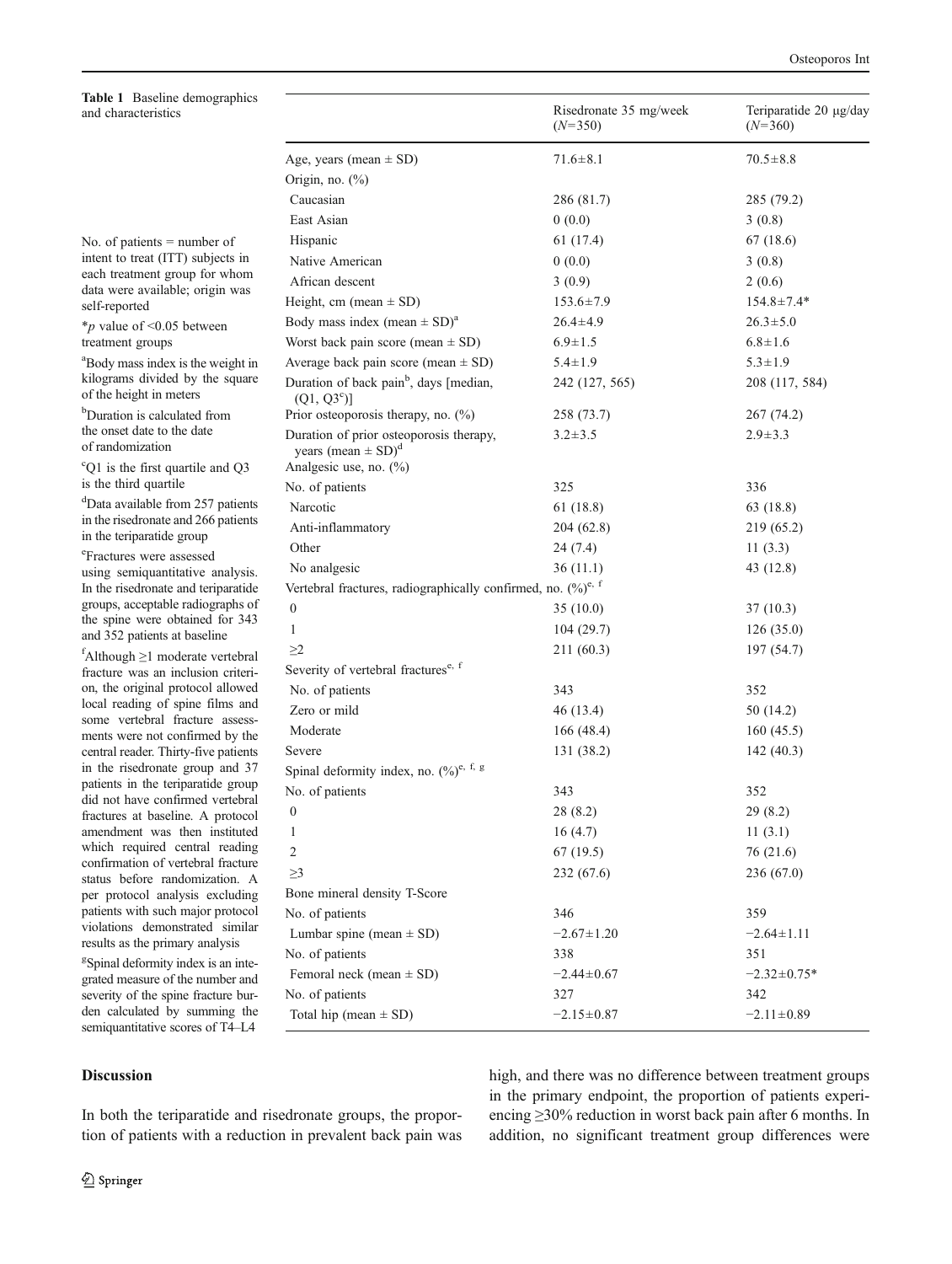#### <span id="page-6-0"></span>Table 2 Worst and average back pain reduction

|                                                                                   | no. $(\%)$ | Risedronate 35 mg/week $(N=350)$ |           | no. $(\% )$               | Teriparatide 20 $\mu$ g/day (N=360) |                         |
|-----------------------------------------------------------------------------------|------------|----------------------------------|-----------|---------------------------|-------------------------------------|-------------------------|
| Time point (months)                                                               | 6          | 12                               | 18        | 6                         | 12                                  | 18                      |
| No. of patients                                                                   | 336        | 336                              | 349       | 348                       | 348                                 | 360                     |
| Patients with $\geq$ 30% reduction in<br>worst back pain                          | 193 (57.4) | 220(65.5)                        | 234(67.0) | 206(59.2),<br>$p=0.64$    | $233(67.0)$ ,<br>$p=0.68$           | 248 (68.9),<br>$p=0.60$ |
| No. of patients                                                                   | 336        | 336                              | 349       | 347                       | 347                                 | 360                     |
| Patients with $\geq$ 30% reduction in<br>average back pain                        | 211 (62.8) | 238 (70.8)                       | 242(69.3) | $221(63.7)$ ,<br>$p=0.81$ | $246(70.9)$ ,<br>$p=0.99$           | 260(72.2),<br>$p=0.40$  |
| No. of patients                                                                   |            | 340                              | 340       |                           | 352                                 | 352                     |
| Patients with worsening of worst back pain<br>from 6 months to 12 and 18 months   |            | 110(32.4)                        | 91 (26.8) |                           | $89(25.3)$ ,<br>$p=0.04$            | 74 (21.0),<br>$p=0.08$  |
| Patients with worsening of average back pain<br>from 6 months to 12 and 18 months |            | 108(31.8)                        | 104(30.6) |                           | 93 (26.4),<br>$p=0.12$              | 83 (23.6),<br>$p=0.04$  |

P values are for treatment comparison. No. of patients  $=$  number of intent to treat (ITT) subjects in each treatment group who had a baseline and at least one post-baseline measurement. At each time point, missing data were imputed by using the last-observation-carried-forward method

seen for other secondary objectives related to back pain, function, disability, or quality of life.

In the design of this trial, the expected response rate for back pain reduction for teriparatide was derived from a previous teriparatide trial with no control group in which approximately 39% of a subset of patients with prevalent vertebral fractures and moderate–severe back pain reported at least a 30% reduction in back pain over 6 months [[8,](#page-8-0) [19\]](#page-8-0) (data on file Eli Lilly and Company). Risedronate was the selected comparator because it is an approved treatment for osteoporosis and was assumed to be neutral with regard to effects on chronic back pain. Because of a possible placebo effect and unknown effects of risedronate on back pain, it was assumed that 25% of the subjects in the risedronate group would demonstrate  $\geq$ 30% reduction in back pain. The



Fig. 2 LS Mean (SE) percent changes from baseline in bone mineral density (BMD) at 18 months

actual response rates turned out to be higher for both study drugs (∼60% at 6 months, Table 2). In a recent trial on the effects of vertebroplasty on back pain [\[20](#page-9-0)], the clinically meaningful response rate  $(\geq 30\%$  reduction in pain) in the control arm (receiving a sham surgery) was approximately 50% only 1 month after surgery.

To increase the likelihood that subjects were enrolled with back pain due to vertebral fracture, patients with at least one moderate or severe vertebral fracture (confirmed by a central reader) thought to be the cause of back pain by the investigator were included and those having other significant pathology related to back pain were excluded. However, the reported median duration of prevalent back pain at baseline was approximately 8 months in the risedronate group and 7 months in the teriparatide group, suggesting that patients with chronic back pain due to causes other than vertebral fracture may have been included. This may reflect the challenges clinicians have in distinguishing back pain associated with vertebral fractures from back pain of other etiologies such as post-fracture postural fatiguing. However, in a subgroup analysis, patients with prevalent back pain of less than 6 months duration responded similarly to those with longer duration of pain. Analgesic use may have also confounded the assessment of back pain. Although no differences in analgesic usage were observed, the detriment and relative dosing scoring for the MQS includes subjective assessments, and between group differences may not be captured [\[18](#page-8-0)].

Consistent with previous studies comparing the effects of teriparatide with alendronate in postmenopausal women with osteoporosis [\[21](#page-9-0)] and in men and women with glucocorticoid-induced osteoporosis [\[22](#page-9-0), [23](#page-9-0)], treatment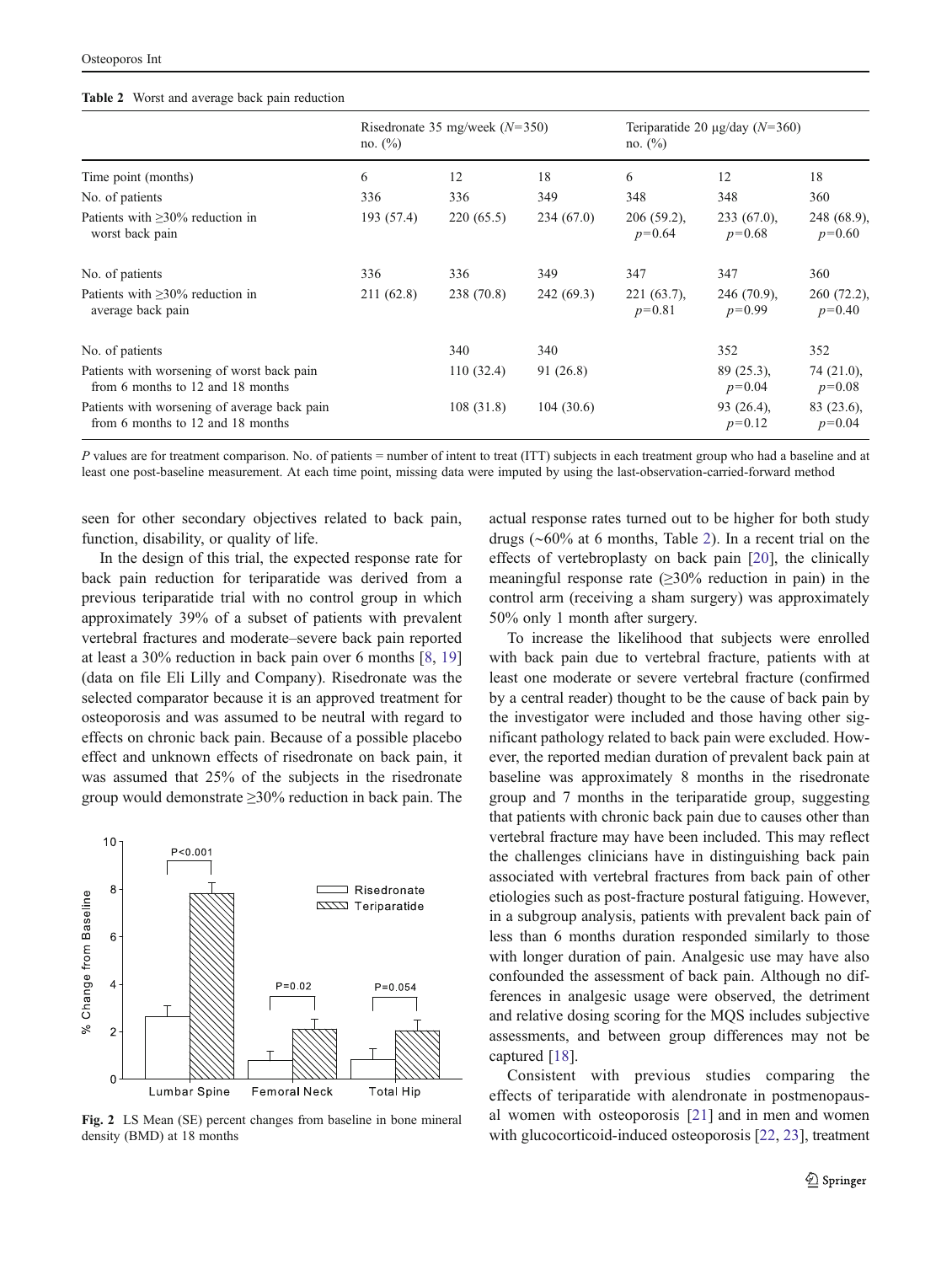<span id="page-7-0"></span>Table 3 Fracture endpoints

|                                                                             | Risedronate<br>35 mg/week<br>$(N=350)$ no.<br>$(\%)$ | Teriparatide<br>20 µg/day<br>$(N=360)$<br>no. (%) | $\boldsymbol{p}$<br>value |
|-----------------------------------------------------------------------------|------------------------------------------------------|---------------------------------------------------|---------------------------|
| Vertebral Fractures, radiographicallly confirmed <sup>a</sup>               |                                                      |                                                   |                           |
| Patients with >1 new vertebral<br>fractures at 6 months                     | 18(5.1)                                              | 15(4.2)                                           | 0.6                       |
| Patients with $\geq 1$ new or worsening<br>vertebral fractures at 6 months  | 22(6.3)                                              | 23(6.4)                                           | $\mathbf{1}$              |
| Patients with $\geq 1$ new vertebral<br>fractures at 18 months              | 33(9.4)                                              | 16(4.4)                                           | 0.01                      |
| Mild                                                                        | 6(18.2)                                              | 8(50)                                             | $0.04^{\rm b}$            |
| Moderate                                                                    | 17(51.5)                                             | $7(44)$ *                                         |                           |
| Severe                                                                      | 10(30.3)                                             | $1(6)^*$                                          |                           |
| Patients with $\geq 1$ new or worsening<br>vertebral fractures at 18 months | 39(11.1)                                             | 24(6.7)                                           | < 0.05                    |
| Nonverterbral fractures                                                     |                                                      |                                                   |                           |
| Patients with $\geq 1$ new nonvertebral<br>fracture at 18 months            | 29(8.3)                                              | 28(7.8)                                           | 0.89                      |
| Wrist                                                                       | 2(0.6)                                               | 4(1.1)                                            | 0.69                      |
| Rib                                                                         | 8(2.3)                                               | 8(2.2)                                            | 1                         |
| Hip                                                                         | 2(0.6)                                               | 5(1.4)                                            | 0.45                      |
| Ankle/foot                                                                  | 1(0.3)                                               | 3(0.8)                                            | 0.62                      |
| Humerus                                                                     | 5(1.4)                                               | 4(1.1)                                            | 0.75                      |
| Pelvis                                                                      | 3(0.9)                                               | 2(0.6)                                            | 0.68                      |
| Other                                                                       | 13(3.7)                                              | 5(1.4)                                            | 0.06                      |
|                                                                             |                                                      |                                                   |                           |

 $*_{p}$ <0.01 Fisher's Exact test for between treatment differences calculated separately for incidence of mild, moderate, and severe vertebral fracture incidence (post hoc analysis)

<sup>a</sup> In the risedronate and teriparatide groups, there were 305 and 310 patients through 6 months and 309 and 317 patients through 18 months who had an acceptable baseline and at least one post-baseline radiograph, respectively. Among these patients, missing data for new vertebral fractures were inputed using the last-observation-carried-forward method

 $b$  p value from two-sided Fisher's exact test for overall comparison between groups. For patients experiencing multiple fractures, only the most severe fracture is reported

with teriparatide resulted in significant increases in BMD at the lumbar spine and femoral neck as well as a reduced risk for vertebral fractures vs. risedronate (Fig. [1](#page-4-0)). There were no significant differences in the incidence of nonvertebral fractures, although a longer treatment period with teriparatide may have resulted in greater risk reduction [\[24](#page-9-0)].

Among subjects with new vertebral fractures, those treated with teriparatide were less likely to have a moderate or severe fracture compared to those treated with risedronate. This is similar to observations made in placebo-controlled trials in which subjects treated with teriparatide had less severe new fractures and a smaller increase in spinal deformity index [\[7](#page-8-0), [25](#page-9-0), [26](#page-9-0)]. This is clinically meaningful because moderate or severe fractures are often associated with outcomes such as height loss and pain [[7,](#page-8-0) [27](#page-9-0), [28\]](#page-9-0). Less height loss was observed in the teriparatide group. After the 6-month primary endpoint, patients in the teriparatide group were less Table 4 Adverse events at 18 months

|                                                                 | Risedronate<br>35 mg/week<br>$(N=350)$<br>no. (%) | Teriparatide<br>$20 \mu g/day$<br>$(N=360)$<br>no. (%) | $\boldsymbol{p}$<br>value |
|-----------------------------------------------------------------|---------------------------------------------------|--------------------------------------------------------|---------------------------|
| Serious adverse events<br>(SAEs)                                | 65 (18.6)                                         | 55 (15.3)                                              | 0.27                      |
| Deaths                                                          | 5(1.4)                                            | 4(1.1)                                                 | 0.75                      |
| Treatment emergent<br>adverse events (TEAEs)                    | 285 (81.4)                                        | 285 (79.2)                                             | 0.45                      |
| Discontinuation due to<br>adverse event                         | 28(8.0)                                           | 35(9.7)                                                | 0.43                      |
| SAEs significantly different between groups                     |                                                   |                                                        |                           |
| Cardiac disorders (HLT)                                         | 9(2.6)                                            | 2(0.6)                                                 | 0.04                      |
| Respiratory, thoracic, and<br>mediastinal disorders<br>(SOC)    | 9(2.6)                                            | 2(0.6)                                                 | 0.04                      |
| TEAEs significantly different between groups                    |                                                   |                                                        |                           |
| Metabolism and nutrition<br>disorders (SOC)                     | 21(6.0)                                           | 38 (10.6)                                              | 0.03                      |
| Hypokalemia (PT)                                                | 1(0.3)                                            | 8(2.2)                                                 | 0.04                      |
| Skin injury NEC (HLT)                                           | 7(2.0)                                            | 19(5.3)                                                | 0.03                      |
| Muscle spasm (PT)                                               | 15(4.3)                                           | 32(8.9)                                                | 0.02                      |
| Muscle weakness (PT)                                            | 5(1.4)                                            | $\theta$                                               | 0.03                      |
| Respiratory, thoracic, and<br>mediastinal disorders<br>(SOC)    | 56 (16)                                           | 27(7.5)                                                | < 0.001                   |
| Asthma (PT)                                                     | 10(2.9)                                           | 2(0.6)                                                 | 0.02                      |
| Spinal fractures and<br>dislocation (HLT)                       | 17(4.9)                                           | 5(1.4)                                                 | 0.01                      |
| Vomiting (PT)                                                   | 21 (6.0)                                          | 9(2.5)                                                 | 0.03                      |
| Dental and periodontal<br>infections and<br>inflammations (HLT) | 7(2.0)                                            | 1(0.3)                                                 | 0.04                      |

Medical Dictionary for Regulatory Activities version 13.0 SOC System Organ Class, HLT high level term, PT preferred term

likely to have a worsening in their back pain than patients in the risedronate group. Consistent with AE reporting from previous studies comparing teriparatide to placebo or antiresorptive comparator drugs, teriparatide may have efficacy in preventing new or worsening of back pain, likely due to a reduction in the severity and number of new vertebral fractures [\[7](#page-8-0), [21,](#page-9-0) [29](#page-9-0)–[32](#page-9-0)].

There was an increased incidence of muscle spasms and hypercalcemia with teriparatide. These are expected events and are included in the teriparatide label. In the risedronate group, there were a greater number of TEAEs of spine fractures and dislocations which likely represent clinical vertebral fractures and are reflected in the increased incidence of radiographically confirmed vertebral fractures. The lower number of dental and periodontal infections and inflammations in the teriparatide group may reflect its potential clinical benefits in the oral cavity [\[33](#page-9-0)].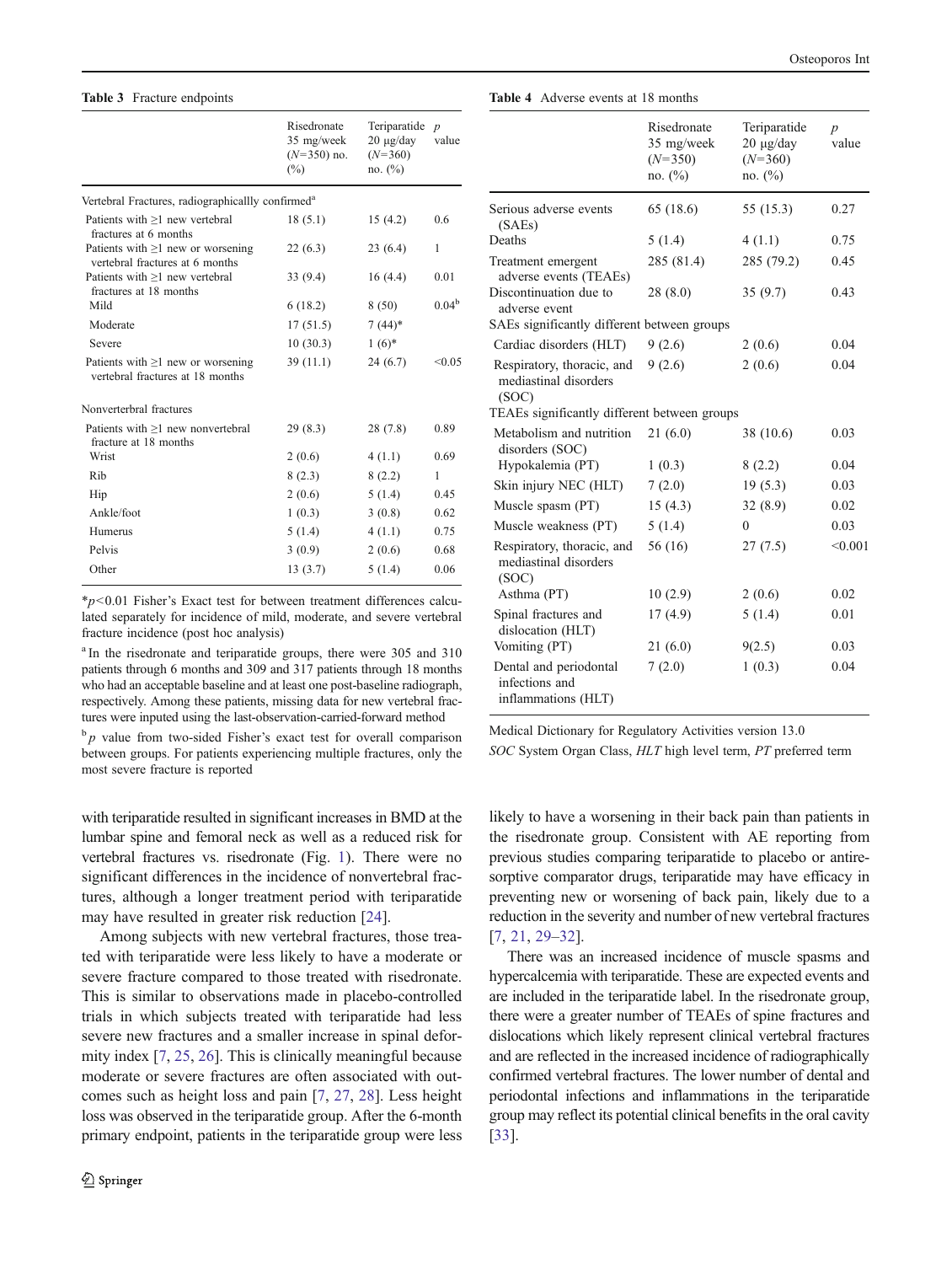<span id="page-8-0"></span>In conclusion, there were no differences between risedronate and teriparatide in reduction of back pain due to vertebral fractures in postmenopausal women with osteoporosis. Consistent with previous head-to-head studies with alendronate, teriparatide treatment resulted in greater improvements in BMD and a reduced risk for new vertebral fractures compared to risedronate.

Acknowledgments This study was funded by Eli Lilly and Company. We thank Deborah Gold, Li Xie (Lilly employee and stockholder), Fernando Marin (Lilly employee and stockholder), and Donato Agnusdei (Lilly employee and stockholder) for their contributions to the study design; Sandra Walker (Lilly employee and stockholder), Erin Strouse (Lilly employee and stockholder), Valerie Ruff (Lilly employee and stockholder), Ewa Rogos (Lilly employee and stockholder), Beatriz Sans (Lilly employee and stockholder), Nadine Baker (Lilly employee and stockholder), and Joanne Lorraine (Lilly employee and stockholder) for their efforts in study management; and Mark Rohe (Lilly employee and stockholder), Hassan Jamal (Lilly employee and stockholder), David Shrom (Lilly employee and stockholder), and Gail Dalsky (Lilly employee and stockholder) for their technical assistance and writing support.

Contributing investigators include: Argentina: J.R. Zanchetta, Z. Man, E.M. Kerzberg, M.A. Lazaro, E.F. Mysler, and L. Naftal; Australia: A.P. Roberts, S. Hall, J. Eden, T. Diamond, and P. Nash; Belgium: S. Boonen, J.-M. Kaufman, Y. Bousten, M. Malaise, and M. De Meulemeester; Brazil: L. Russo, J. Neto, and R. Pereira; Canada: J. Adachi, A. Hodsman, R. Kremer, W.Olszynski, J.-L. Trembly, C. Yuen, D.L. Kendler, and J. Brown; France: C. Roux, M. De Vernejoul, P. Fardellone, L. Benhamou, F. Debiais, and C. Cormier; Germany: P. Hadji, F. Thomasius, J. Krug, P. Kaps, I. Frieling, C. Kasperk, C. Niedhart, and H. Radspieler; Italy: R. Nuti, S. Adami, and G. Resmini; Mexico: P. Garcia-Hernandez, J. Morales-Torres, J. Tamayo y Orozco, and R. Correa-Rotter; Spain: J. Del Pino, M. Munoz Torres, J. Roman Ivorra, C. Lozano Tonkin, M. Diaz Curiel, and E. Martin Mola; Sweden: O. Ljunggren, Y. Pernow, A. Ramnemark, and U.-B. Ericsson; USA: S. Broy, A. Myers, R. Leon, M. Econs, F. McKiernan, C. Recknor, T. Rooney, C. Ronkar, K. Saag, E. Schwartz, A. Sebba, O. Soto, G. Woodson, R. Feldman, J. Jakes, R. Recker, W. Saikali, J. Schechtman, N. Binkley, C. Deal, A. Abelson, L. Kohlmeier, and R. Sierra-Zorita.

Conflicts of interest P. Hadji was a recipient of a grant/research support from Eli Lilly and Company, Procter & Gamble; speakers bureau with Eli Lilly and Company (Lilly) and Procter & Gamble; advisory board membership of Lilly and Procter & Gamble; consulting fees from Lilly and Procter & Gamble; lecture fees from Lilly and Procter & Gamble; and speaker fees from Lilly and Procter & Gamble.

J. Zanchetta received an advisory board membership of Lilly, Amgen, GlaxoSmithKline, Merck, Pfizer, and Servier and consulting fees from Lilly, Amgen, GlaxoSmithKline, Merck, Pfizer, and Servier.

C. Recknor received an advisory board membership of Lilly, Zelos, Takeda, and Novartis; consulting fees from Lilly, Zelos, Takeda, and Novartis; and lecture fees from Amgen and Novartis.

K. Saag was a recipient of a grant/research support from Lilly, Novartis, GlaxoSmithKline, Sanofi Aventis, and Procter & Gamble; speakers bureau with Novartis; and consulting fees from Lilly, Novartis, Merck, Procter & Gamble, Aventis, and Amgen.

F. McKiernan received consulting fees from Lilly and Amgen.

S. Silverman was a recipient of a grant/research support from Alliance for Better Bone Health, Lilly, Pfizer; speakers bureau with Amgen, Lilly, Pfizer, and Roche Pharmaceuticals; consulting fees from Amgen, Lilly, Novartis, Pfizer, Roche Pharmaceuticals, Roche Diagnostics, and Warner Chilcott.

J. Alam, R. Burge, J. Krege, M. Lakshmanan, D. Masica, B. Mitlak, and J. Stock were shareholders and employees of Lilly.

#### References

- 1. Nevitt MC et al (1998) The association of radiographically detected vertebral fractures with back pain and function: a prospective study. Ann Intern Med 128:793–800
- 2. Ettinger B et al (1992) Contribution of vertebral deformities to chronic back pain and disability. The Study of Osteoporotic Fractures Research Group. J Bone Miner Res 7:449–456
- 3. Silverman SL, Minshall ME, Shen W, Harper KD, Xie S (2001) The relationship of health-related quality of life to prevalent and incident vertebral fractures in postmenopausal women with osteoporosis: results from the Multiple Outcomes of Raloxifene Evaluation Study. Arthritis Rheum 44:2611–2619
- 4. Gold DT (2001) The nonskeletal consequences of osteoporotic fractures. Psychologic and social outcomes. Rheum Dis Clin North Am 27:255–262
- 5. Silverman SL, Piziak VK, Chen P, Misurski DA, Wagman RB (2005) Relationship of health related quality of life to prevalent and new or worsening back pain in postmenopausal women with osteoporosis. J Rheumatol 32:2405–2409
- 6. Langdahl BL et al (2009) Reduction in fracture rate and back pain and increased quality of life in postmenopausal women treated with teriparatide: 18-month data from the European Forsteo Observational Study (EFOS). Calcif Tissue Int 85:484–493
- 7. Neer RM et al (2001) Effect of parathyroid hormone (1–34) on fractures and bone mineral density in postmenopausal women with osteoporosis. N Engl J Med 344:1434–1441
- 8. Lyritis G et al (2010) Back pain during different sequential treatment regimens of teriparatide: results from EUROFORS. Curr Med Res Opin 26:1799–1807
- 9. Fahrleitner-Pammer A et al (2010) Fracture rate and back pain during and after discontinuation of teriparatide: 36-month data from the European Forsteo Observational Study (EFOS). Osteoporos Int 22(10):2709–2719
- 10. Farrar JT, Young JP Jr, LaMoreaux L, Werth JL, Poole RM (2001) Clinical importance of changes in chronic pain intensity measured on an 11-point numerical pain rating scale. Pain 94:149–158
- 11. Dworkin RH et al (2008) Interpreting the clinical importance of treatment outcomes in chronic pain clinical trials: IMMPACT recommendations. J Pain 9:105–121
- 12. Ostelo RW et al (2008) Interpreting change scores for pain and functional status in low back pain: towards international consensus regarding minimal important change. Spine (Phila Pa 1976) 33:90–94
- 13. Fechtenbaum J et al (2005) The severity of vertebral fractures and health-related quality of life in osteoporotic postmenopausal women. Osteoporos Int 16:2175–2179
- 14. Lips P et al (1999) Quality of life in patients with vertebral fractures: validation of the Quality of Life Questionnaire of the European Foundation for Osteoporosis (QUALEFFO). Working Party for Quality of Life of the European Foundation for Osteoporosis. Osteoporos Int 10:150–160
- 15. Genant HK, Wu CY, Van KC, Nevitt MC (1993) Vertebral fracture assessment using a semiquantitative technique. J Bone Miner Res 8:1137–1148
- 16. Looker AC et al (1997) Prevalence of low femoral bone density in older U.S. adults from NHANES III. J Bone Miner Res 12:1761–1768
- 17. Shipp KM et al (2000) Timed loaded standing: a measure of combined trunk and arm endurance suitable for people with vertebral osteoporosis. Osteoporos Int 11:914–922
- 18. Harden RN et al (2005) Medication Quantification Scale Version III: update in medication classes and revised detriment weights by survey of American Pain Society Physicians. J Pain 6:364–371
- 19. Minne H et al (2008) Bone density after teriparatide in patients with or without prior antiresorptive treatment: one-year results from the EUROFORS study. Curr Med Res Opin 24:3117–3128